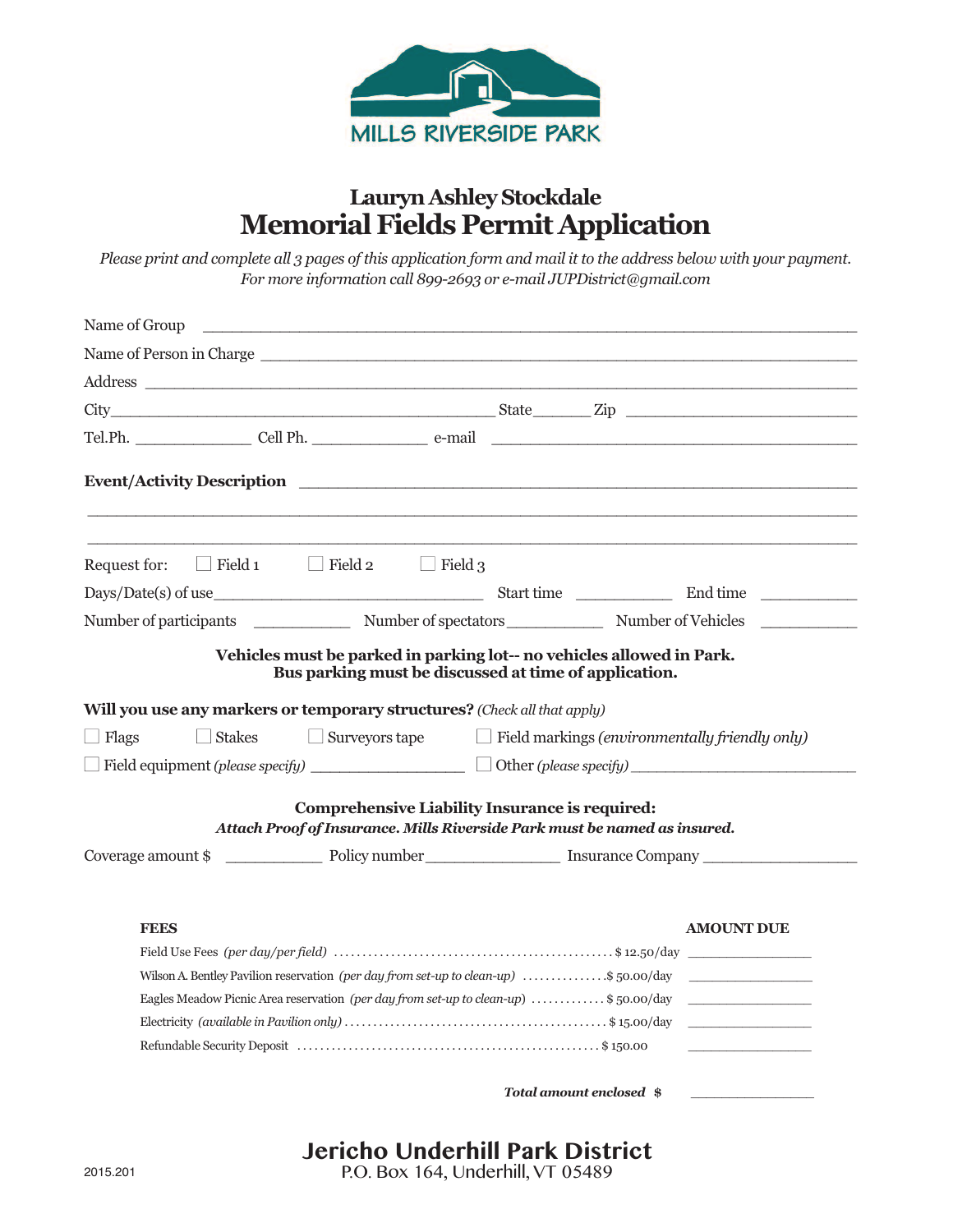## **Lauryn AshleyStockdale Memorial Fields Permit Regulations**

To avoid conflicting events in the Park, the Jericho Underhill Park District Trustees must approve any event or activity that will be attended by (25) twenty-five or more persons and/or will require any kind of special facilities, i.e. structures, markings, electricity. All applications are approved on a first-come, first-served basis. Applications must be made in writing and submitted a minimum of 3 weeks prior to the first scheduled event.

The Park provides one handicapped-accessible Port-O-Let and one standard Port-O-Let from May until October. For group reservations of 100 or more persons an additional Port-O-Let is required for a fee of \$100. Electricity is available only at the Pavilion for a fee of \$15 per day. The Wilson A. Bentley Pavilion may be reserved for your exclusive use for a fee of \$50 per day. The Eagles Meadow Picnic Area which includes the Gazebo, Firepit, and Picnic Tables may be reserved for your exclusive use for a fee of \$50 per day.

A Refundable Security Deposit of \$150.00 is required with reservations. Security deposits will be refunded by check if regulations have been followed, no damages have occurred, no trash or equipment has been left behind, and no unauthorized vehicles have been parked inside the Park. Bus parking must be discussed at the time of application. The decision of the JUPD Board regarding the refund is final. **Cancellation Policy**: If you cancel at least 2 weeks prior to reservation date a full refund will be made, otherwise no refunds can be made.

The fields may be deemed unplayable due to weather conditions and/or field conditions. Any field with standing water on the playing surface is unplayable, whether or not it has been posted as such. If the fields are unplayable, no Field Use fee will be charged for that day, and every attempt will be made to offer a rescheduled date.

Groups in violation of any of the conditions of use, including use of a field that is not assigned to the group or not included as part of its permit, or use of a field that has standing water and/or has been shut down will result in a loss of Security Deposit and responsibility for all costs to re-establish the turf to its original condition. The possibility of suspension or cancellation of all permitsmay also be incurred.The JUPDTrustees'decisions are final.

Any structures that you set up in the Park *must* be removed at the end of your event unless other arrangements are made and approved in advance. This includes tents, grills, markers such as flags, surveyors tape and stakes, tables and chairs, etc. Field or trail markings must be environmentally friendly materials, and fixed Park features such as trees, rocks and structures must not be marked with paint, carvings or other permanent methods. No nails, staples or other disfiguring materials may be used in the Pavillion or on any other Park structures. All equipment must be removed from Park premises by the expiration of the permit.

The person in charge of your event must ensure that all participants follow the **Park regulations**, which include:

- Park hours are dawn to dusk.
- No trash left in Park, *carry in/carry out.*
- Dogs are welcome. They must be leashed at all times and in all areas *except* the designated off-leasharea intheEastMeadow.
- Dog waste must be disposed of in designated receptacles using bags provided by the park, or carried out with you.
- No hunting, trapping or firearms.
- No fires except by special permission.
- No camping except by Special Group Camping Permit.
- Stay on designated trails in the forested area.
- Pre-authorized vehicles may cross the covered bridge for the purpose of unloading, re-loading, and handicapped drop-off. *Vehicles must be returned immediately to the parking area.*
- Access to the trails must not be restricted in any way.
- The JUPD reserves the right to require traffic control personnel for the event at the user's expense.